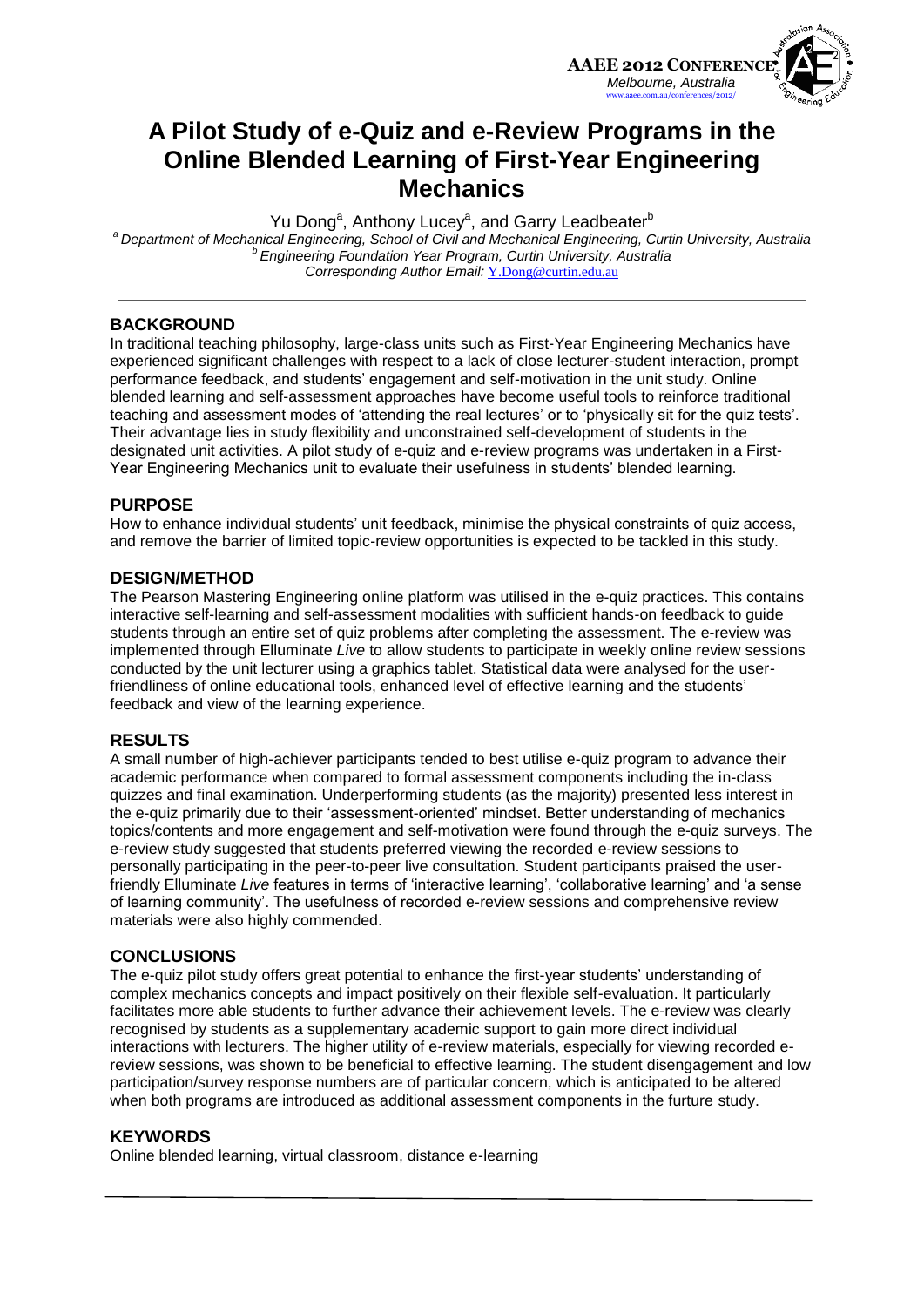# **Background**

Engineering Mechanics 100 (EM100) is a first-year core unit in the Engineering Foundation Year (EFY) program at Curtin University with a large number of students on two campuses (over 300 at Bentley campus in WA, Australia and 180 at the Miri campus in East Malaysia). It covers a wide range of mechanics topics from Statics, Dynamics to Fluid Mechanics in 12 teaching weeks. Three major unit assessment components of laboratory practical tests (30% weighting), in-class quizzes (20% weighting) and a final examination (50% weighting) are used to assess the ultimate learning outcomes. However, effective teaching and learning for this unit are inhibited by current challenges encountered, comprising large-class lectures, high student-to-staff ratio and very limited opportunities for individual interactions and feedback from lecturers. The designed structure of in-class quizzes conducted in weekly tutorials for 10 minutes (with small groups of typically 25 students) has not allowed enough time for students to complete all the quiz questions. On the other hand, the time constraints due to the extensive range of mechanics topics covered make it difficult for students to obtain an appropriate review of the lecture materials and topic revisions with the aid of lecturers. The other critical problem worth noting is that self-evaluation of students' study progress can be potentially weakened. This phenomenon might be caused by late attendance of students due to class swaps at different campus venues or class absence arising from medical and family issues. As a result, mark allowances are sometimes granted for legitimate absences in the overall assessment mark.

The aforementioned learning barriers have encouraged educators to introduce online and blended learning approaches as an alternative delivery mode in tertiary education owing to the current advances in Information Technology (IT) area. The use of e-learning platforms appears to be essential as functional education tools to directly link up between students and lecturers. The e-quiz approach has been developed in recent years as a regular online assessment tool in different disciplinary units especially those with large student numbers (Metz, 2008; Kibble, 2007). Metz (2008) found that upper-division students were more likely to use weekly online quizzes as a more helpful tool for their learning as opposed to the lower-division students. Souza and Bingham (2005-2006) showed that the robust Blackboard e-quiz feature worked very well when directed at important issues or areas of confusion for undergraduate courses on human evolution and history. On the other hand, Garcia et al. (2007) outlined the existing commercial educational platforms for synchronous distance elearning and found Elluminate *Live* is a very powerful and popular package in multi-media, many-to-many, collaborative online education. Murphy and Ciszewka-Carr (2007) highlighted the need to enhance student-student interactions by using two-way audio and direct messaging in Elluminate *Live*. Barron et al. (2005) compared teaching strategies with the use of Elluminate *live* and HorizonLive, demonstrating that students felt more closely connected with other students and instructors with agreement levels of 83.3% and 75%, respectively. In particular, instructors had very good experience with technology-based teaching as reflected by 'very satisfied' rate of 60% and 'satisfied' rate of 40%. Croft et al. (2007) provided general guidelines on implementing Elluminate *Live* and tablet PC to deliver a hybrid course in the Extended Campus Engineering Program. Their results suggested that Elluminate *Live* was regarded as an extremely effective online resource mainly used as a complementary aid to lectures, but not to completely replace the traditional dynamics of lectures. Fuller (2009) concentrated on student engagement in large classes using Elluminate *Live* for the provision of real-time interaction, collaboration and group meetings. It was found that Elluminate *Live*  was a more flexible means of accessing academic support (90% student agreement), an overall satisfactory teaching tool (96% student agreement) and 'more than expected' to improve student learning in the studied subject (80% student agreement).

This paper presents a combined evaluation of using e-quiz and e-review programs to investigate the impacts of online interactive self-assessment and self-learning approaches on the students' learning experience and flexibility, study feedback and effectiveness in achievement of learning outcomes.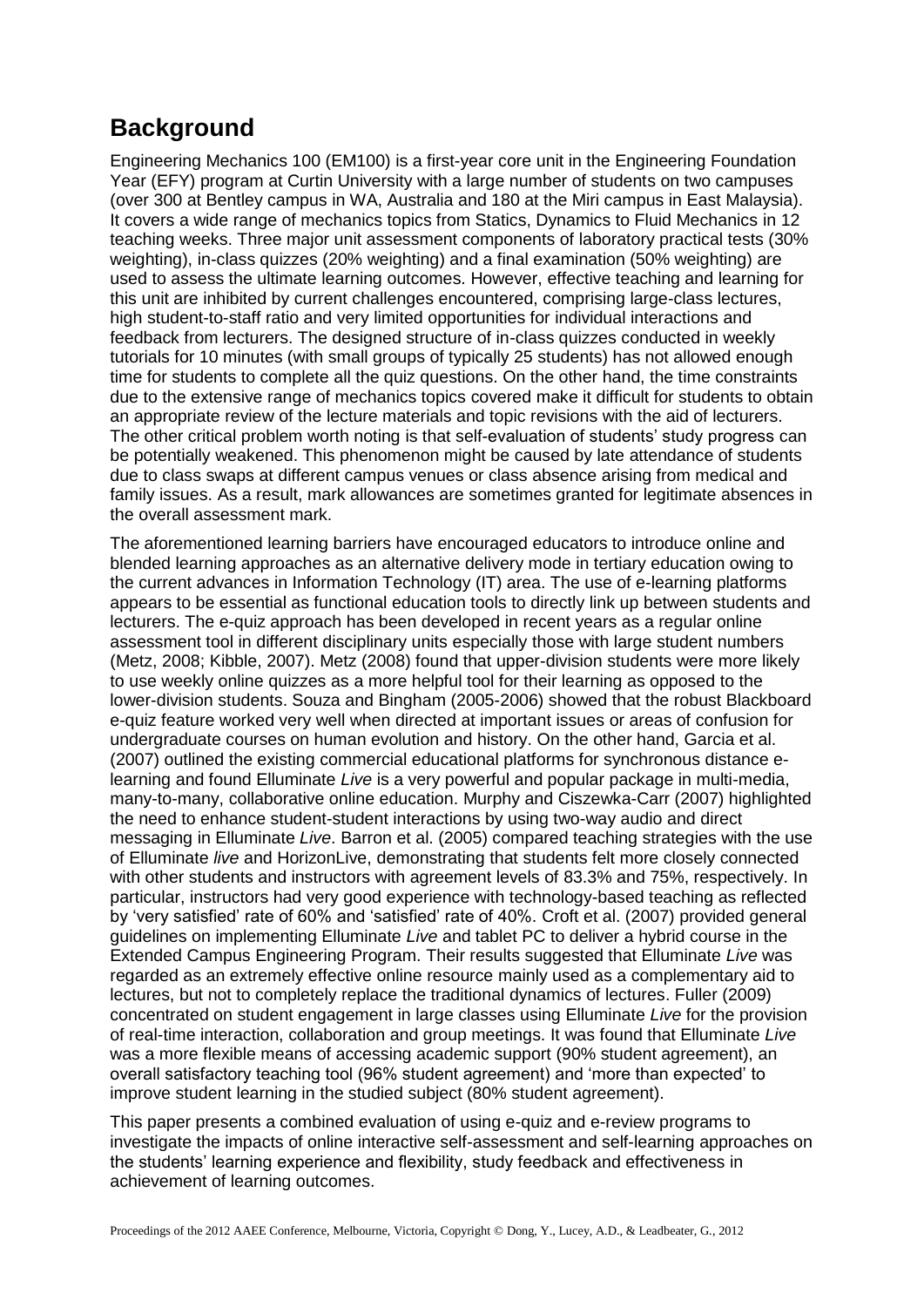# **Project Development and Methodology**

## **Program design**

Only the four-week Dynamics module was used for the topics covered in the e-quiz and ereview programs. The program development was structured as a 'pilot study' or 'trial-run', which means that students' participation was completely voluntary, and thus no unit assessment marks were attracted due to their program engagement.

In the e-quiz program, online quiz questions were initially set up based on sets of questions extracted from the question bank integrated into the Pearson Mastering Engineering platform. 100 student volunteers were selected after their expression of interest (EoI) via email communications. Afterwards, student access points were arranged with the help of a Pearson educational consultant, having the student's university email addresses (only student ID format was presented) as the login names with corresponding customised passwords. The students then started to participate in online weekly e-quizzes which were open for one week starting from Sunday to enable their participation at their preferred time and venue. Each e-quiz was set to be completed within 30 minutes and the e-quiz marks and solutions were automatically released and became accessible on the Mastering Engineering platform in the following week. Students could revisit past quiz questions for revision and repractice purpose but their re-attempts at them would not be marked.

In the early stage of e-review program, e-review PowerPoint slides, simple quiz questions and worked examples associated with their detailed solutions were developed systematically. The e-review timetable was thereafter scheduled in such a manner that students' common free time was utilised from 12:30-1:30 pm on Wednesdays. Meanwhile, hyperlinks of ereview sessions were established from a drop-down Elluminate *Live* tab on Blackboard. Such information was released as a unit announcement on Blackboard and was simultaneously sent to students' university email addresses for notification. The actual conduct of the ereview program by the Dynamics lecturer was scheduled on a weekly basis in his office with the following detailed teaching and learning activities taking place in the sequence:

- The e-review of previous week's Dynamics topics using PowerPoint slides, which comprise fundamental Dynamics concepts, theory and important formulae or equations.
- Polling activities with a set of simple quizzes in either 'Yes-No' or multi-choice format to facilitate self-monitoring of students on their understanding.
- Live demonstration of weekly fully worked examples (not solved in large-lecture classes in the teaching weeks) and past-semester examination questions (conducted during study weeks) with the aid of a graphics tablet on Elluminate *Live*.
- Flexible interactions with individual students to allow them to raise questions and post live queries on Elluminate *Live* during/after e-review and example work-out time in order to obtain the immediate clarifications and advice from the lecturer.
- Student viewing of playback videos of recorded e-review sessions.

Finally the online survey questionnaires were completed by students to provide first-hand feedback on the usefulness of these two programs in the context of their learning experience.

## **Participants**

100 EoI students from both Bentley and Miri campuses at semester 1 2011 were invited to participate in the e-quiz program. All students with a number of 431 in semester 1 2011 and 516 in semester 2 2011 at both campuses were invited to take part in the e-review program. Ethical approval to conduct the studies and research surveys was granted by the Curtin University Human Research Ethnics Committee for the 2011 academic year so that participants had a clear idea about the purpose of the study, their right to voluntary participation and anonymity of all survey responses.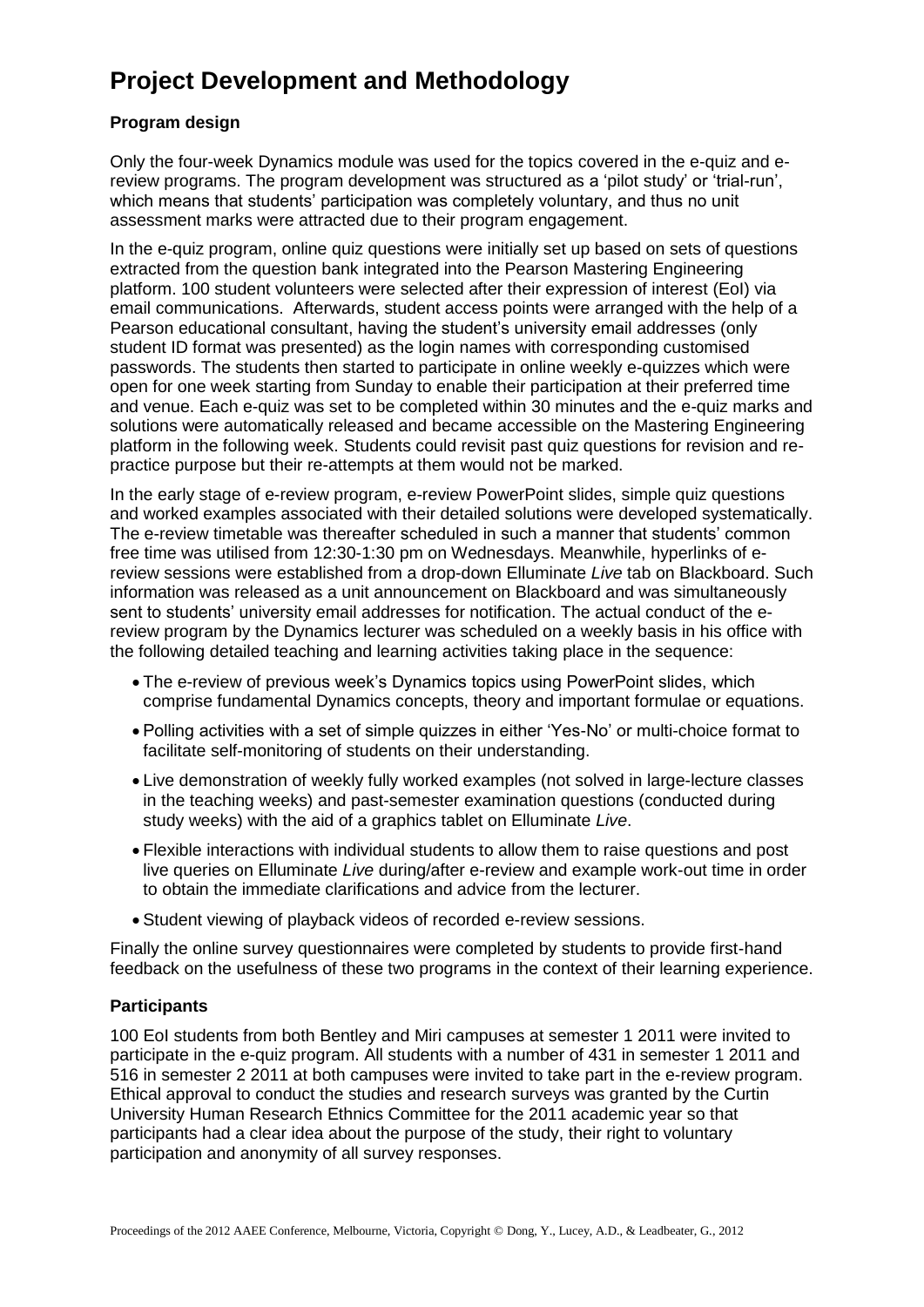## **Description of educational tools**

The Pearson Mastering Engineering platform [\(www.masteringengineering.com\)](http://www.masteringengineering.com/) used in the e-quiz program is one of most technologically advanced online tutorial and homework systems to enable students' learning and assessment activities with feedback to specific errors. Optional hints are sometimes also provided to break down complex problems into small and simple steps to solve. Its interface consists of 'assignments' to access quizzes and homework, 'roster' with student information, 'gradebook' for mark records and analyses as well as the 'item library' including a set of quiz/tutorial questions for selection. Lecturers can easily monitor students' study progress from automatically marked items, their work-out steps and attempt history.

Elluminate *Live* (Croft et al., 2007; Fuller, 2009) implemented in the e-review program serves to transfer face-to-face teaching sessions from a physical environment to an online virtual educational environment for relatively small study groups. Only basic settings are required which include an internet connection and computer speakers (for receivers) from the students' side. This platform enables the lecturer as a session moderator to use electronic peripherals such as a webcam, a microphone and a graphics tablet for the e-review program. Four built-in window features consist of 'participant window', 'chat window', 'audio window' and 'white board' within Elluminate Live interface. Their respective functions are detailed elsewhere (Elluminate *Live* V 10 Moderator's Accessibility Guide, 2010).The other important features worth mentioning here are the webcam function between the lecturer and students to establish the video-supported interactions during the initial introduction and question time, and application sharing in a pre-loaded MS Word document to display worked example contents. Furthermore, index recording and playback functions were concurrently employed to facilitate non-attending students to view recorded live sessions afterwards as many times as they wished.

A WACOM graphics tablet DTF-720 with a 17 inch LCD interactive pen display screen was used as a hand-writing recognition tool. With the help of a cordless and battery-free stylus pen, lecturers can make annotations, draw diagrams and figures and demonstrate workedout steps on the Whiteboard and in shared MS Word documents, respectively.

## **Evaluation method and data analysis**

After completing the e-quiz and e-review programs, students enrolled in Engineering Mechanics 100 were invited via Blackboard announcements with direct access hyperlinks to participate in online survey questionnaires on SurveyMonkey [\(www.surveymonkey.com\)](http://www.surveymonkey.com/). The questionnaires were designed to comprise about 20 different types of 'single/multi-choice', 'level-ranking' and 'directly answered' questions with a wide range of focuses on interface user-friendliness, impacts of specific interface features on effective learning aspects, as well as students' experience of and feedback on e-quiz and e-review programs. Students were given less than 10 minutes to complete the anonymous surveys and got the chance to be entered into prize draws of Apple iPod Shuttle 2 GB and an iTune \$50 card for survey participations, respectively. Statistical results were automatically generated in SurveyMonkey and replotted using MS Excel prior to their analysis.

# **Results and Discussion**

## **Student participation**

From 100 EoI originally received for e-quiz participations, student interest rate declined significantly with 45 login-in students to Mastering Engineering, as evidenced in Figure 1. Thereafter only 31 students took part in Quiz 1 and then the participation number dropped to only 9 taking Dynamics quiz 4. This trend implies that the original EoI students had a lack of on-going commitment to continuous e-learning and e-assessment owing to its noncontribution to the unit's assessment by way of obtained marks.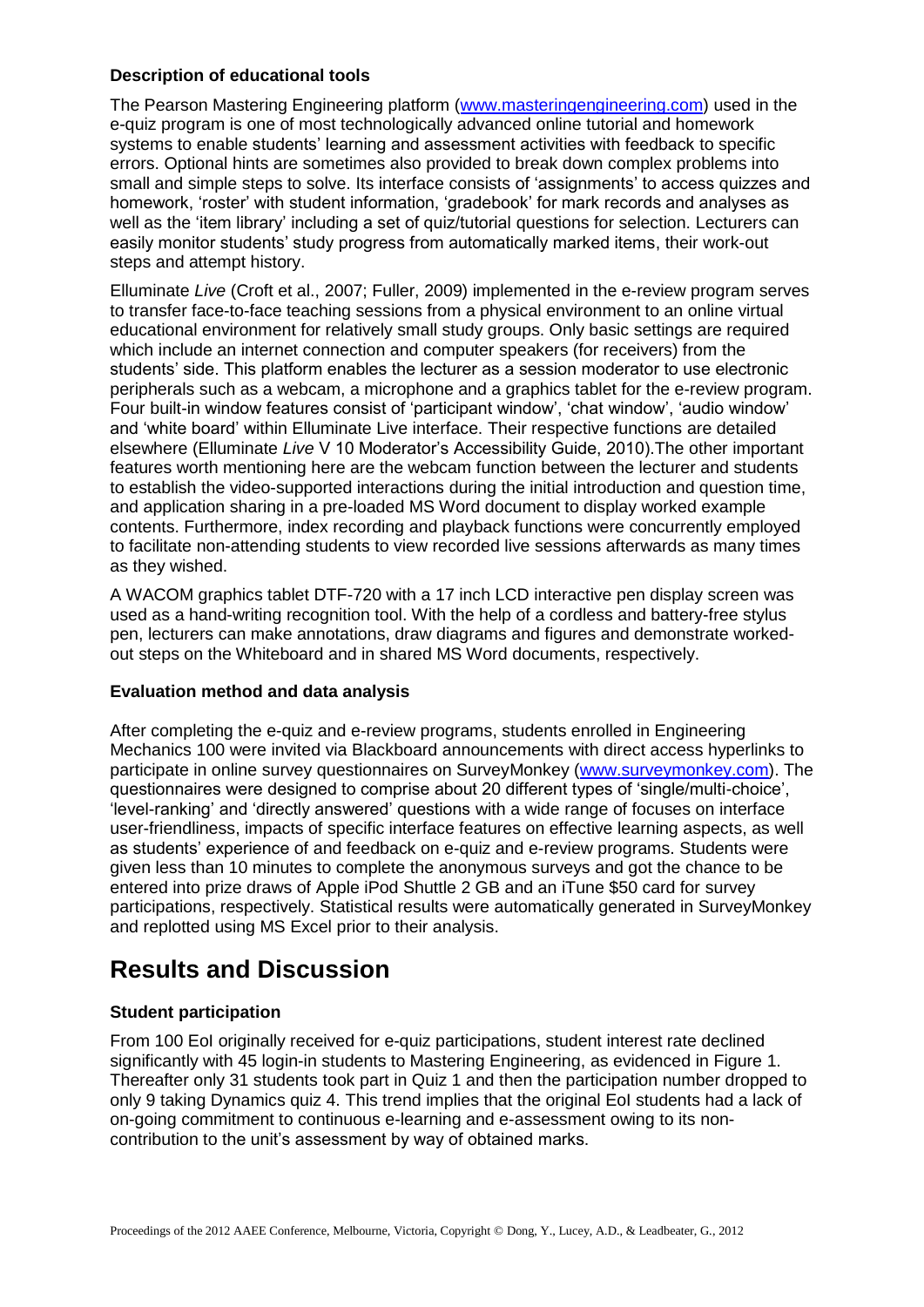







Similarly, the overall e-review participation was also low being less than 5 students for teaching weeks 8-10, as seen in Figure 2. Nevertheless, relatively high numbers of about 16 and 19 were found respectively in the first e-review session for teaching week 7 and Dynamics examination-question review at the end of semesters. These trends can be explained by students' initial interest and curiosity to try Elluminate *Live* as a new and flexible online learning system and then later their examination-focused mindset to grain the lectureroriented guidance for their unit revision and examination preparation towards the end of semesters. It is evident that students' steady learning habits were not evidenced despite their initial enthusiasm and motivation. The disengagement of students tends to undermine the effective implementation of both e-quiz and e-review programs at least in the live-learning mode. As an equally important factor, the view number for recorded e-review sessions is also demonstrated in Figure 2, which reflects indirect participation in the e-review program, especially for those who were unavailable in the live consultation sessions during the designated time. The more significant view number as opposed to participation number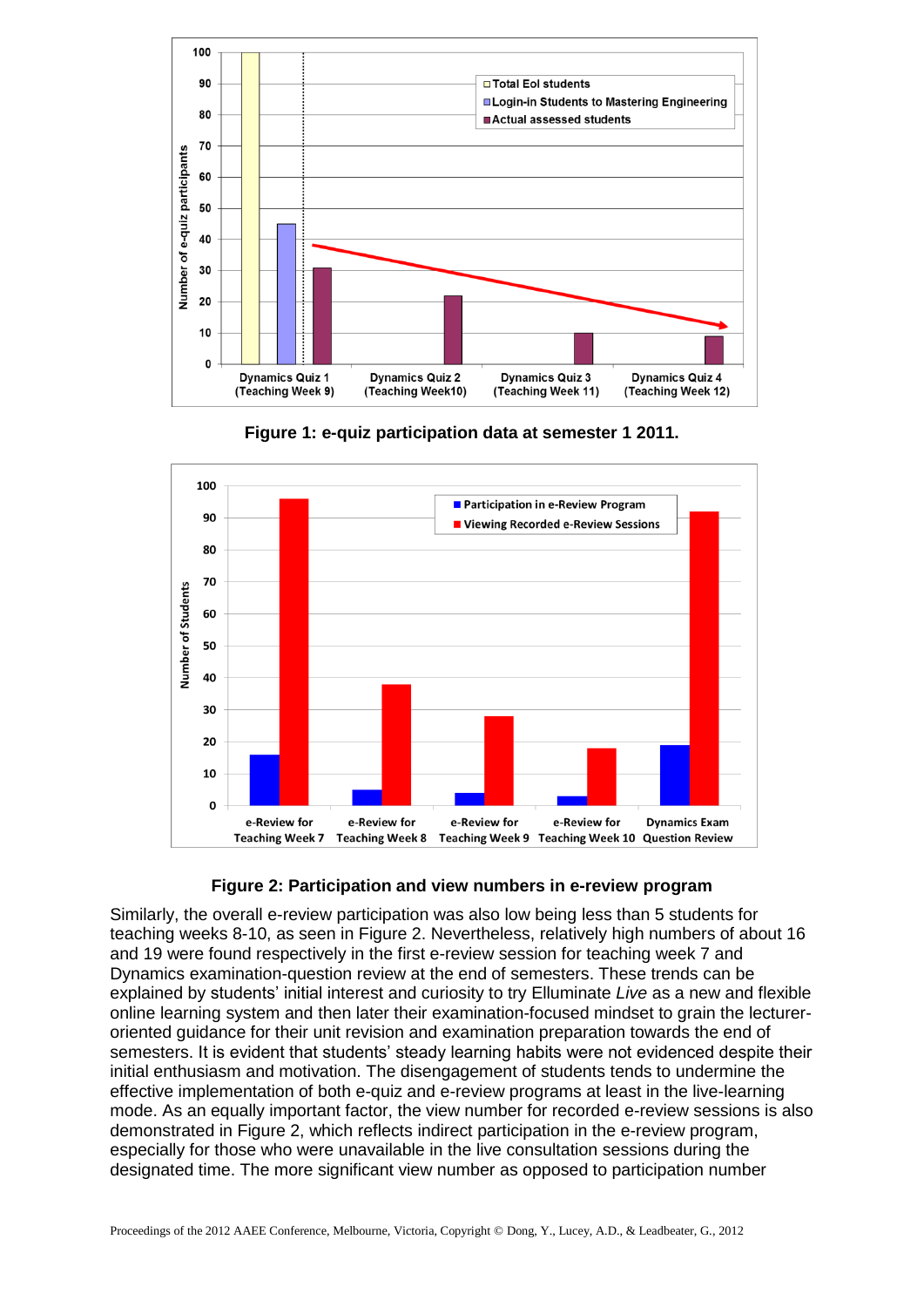indicates that students tended to view play-back e-review sessions, which is revealed by 96 and 92 in view numbers for the first e-review session and Dynamics examination-question review, respectively. In addition, the total view number decreased for both semesters in a monotonic manner from 38 to 18 from the second to the fourth e-review sessions. Clearly view number resembles the live-participation trend. Consequently, viewing the e-review sessions (similar to the use of iLecture system by way of playing back recorded lectures) has been found to impact more positively on students' learning by means of greater studyinterest attraction as compared to the live sessions.

### **Performance comparison between e-quiz and unit assessment**

A comparison between e-quiz results and assessment marks comprising in-class quizzes and final examination is depicted in Figure 3. There are no distinct linear correlations between overall in-class quiz marks or examination marks and e-quiz marks. Some high achievers in the assessment mark range of over 30 obtained relatively good e-quiz marks of 14-30 and 20-30, as seen in Figures 3(a) and 3(b), respectively. This implies that only a small portion of more able students have made better use of e-quiz program to further advance their achievement levels irrespective of the real mark involvement, which is in good accordance with results found by Metz (2008). However, the majority of participants have no interest or become less active in the e-quiz program as evidenced by its mark ranges of 0 and 1-9 (represented by a large cloud of scattered data). This finding suggests that most of them have only focused on assessment based activities while ignoring positive study-aid items that could potentially improve their final learning outcome. Furthermore, the seriousness level of actual assessment appears to be more significant relative to developed e-quizzes since nearly all the data are shown above the equal mark lines.



## **Figure 3: Correlation between e-quiz results and performance in formal Dynamics assessments: (a) weekly in-class quizzes and (b) end-of-semester 1 2011 examination**

## **Online survey results**

Student learning experiences in e-quiz and e-review programs are reported explicitly in Figure 4. Given that the scale threshold of 2.5 (dashlines in Figure 4) between agreement and disagreement levels for positive learning impacts, the relevance of e-quiz to the Dynamics topics/contents as well as more engagement and self-motivation in e-quiz compared to in-class quizzes were ranked as the top two most useful experiences from students' viewpoints. In contrast, the opportunity to view the recorded e-review session, enhanced e-review learning materials and usefulness of both previous weeks' lecture materials and past examination questions are the most noteworthy aspects of e-review program participation.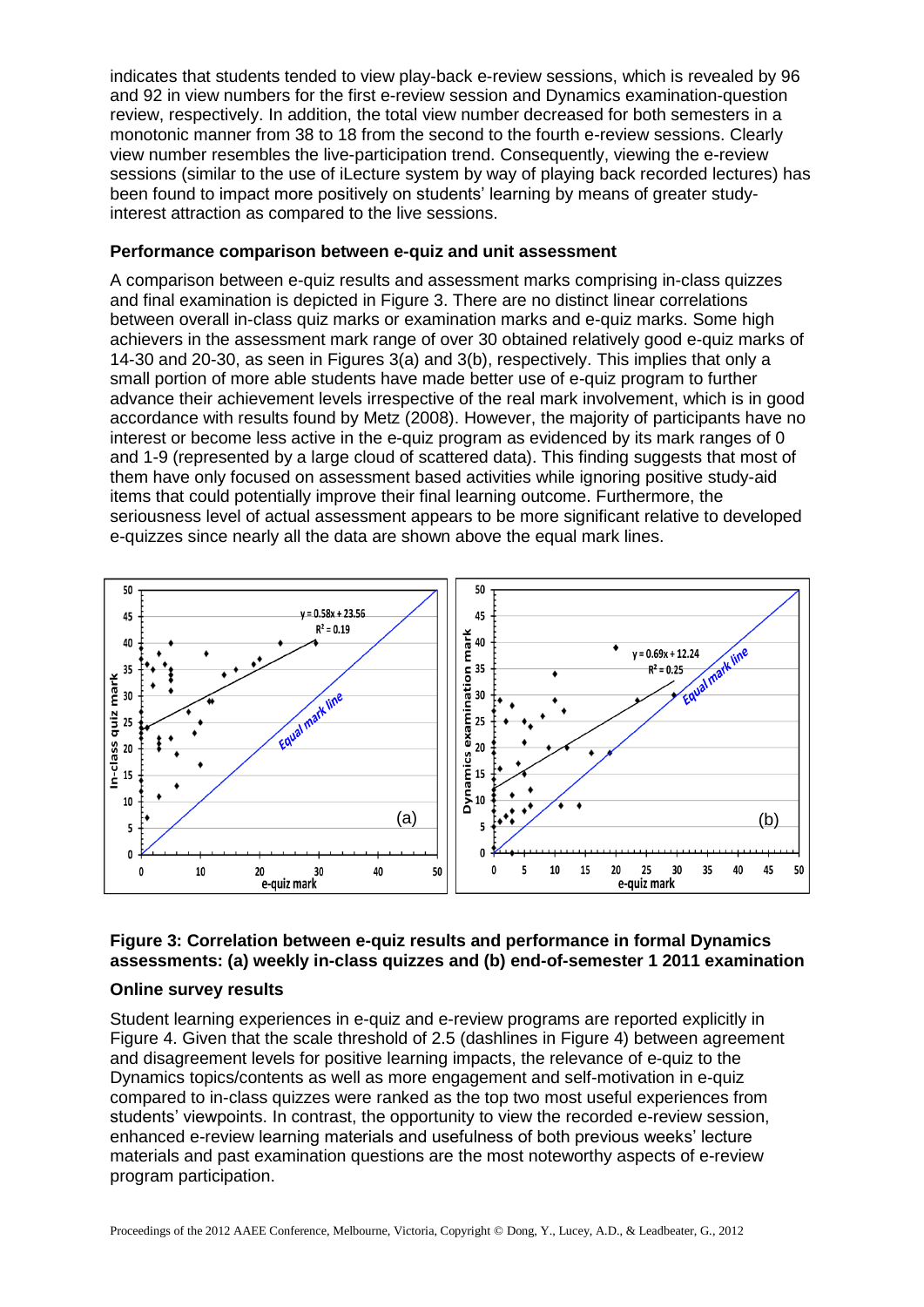

**Figure 4: Average agreement levels of student learning experience in (a) e-quiz program and (b) e-review program (total e-quiz response number n=7 at semester 1 2011 and total e-review response number n=12 for both semesters 1 and 2 2011. 1=strongly disagree, 2=disagree, 3=Agree and 4=Strongly agree)**



### **Figure 5: Average agreement levels of interactive learning, collaborative learning and a sense of learning community using Elluminate** *Live* **features in e-review program (total response number n=13 for interactive learning and collaborative learning and n=12 for a sense of learning community in both semesters 1 and 2 2011. 1=Low to 4=High for the agreement level)**

With respect to the effectiveness of Elluminate *Live* features associated with three enhanced learning aspects of 'interactive learning', 'collaborative learning' and 'a sense of learning community', 'the ability to review an Elluminate recording', 'text chat window', 'white board area' and 'video demonstration (use of graphics tablet)' were ranked as the four favourite features according to the e-review survey results with the same dashline threshold level of 2.5, shown in Figure 5. In particular, 'video demonstration (use of graphics tablet)' has also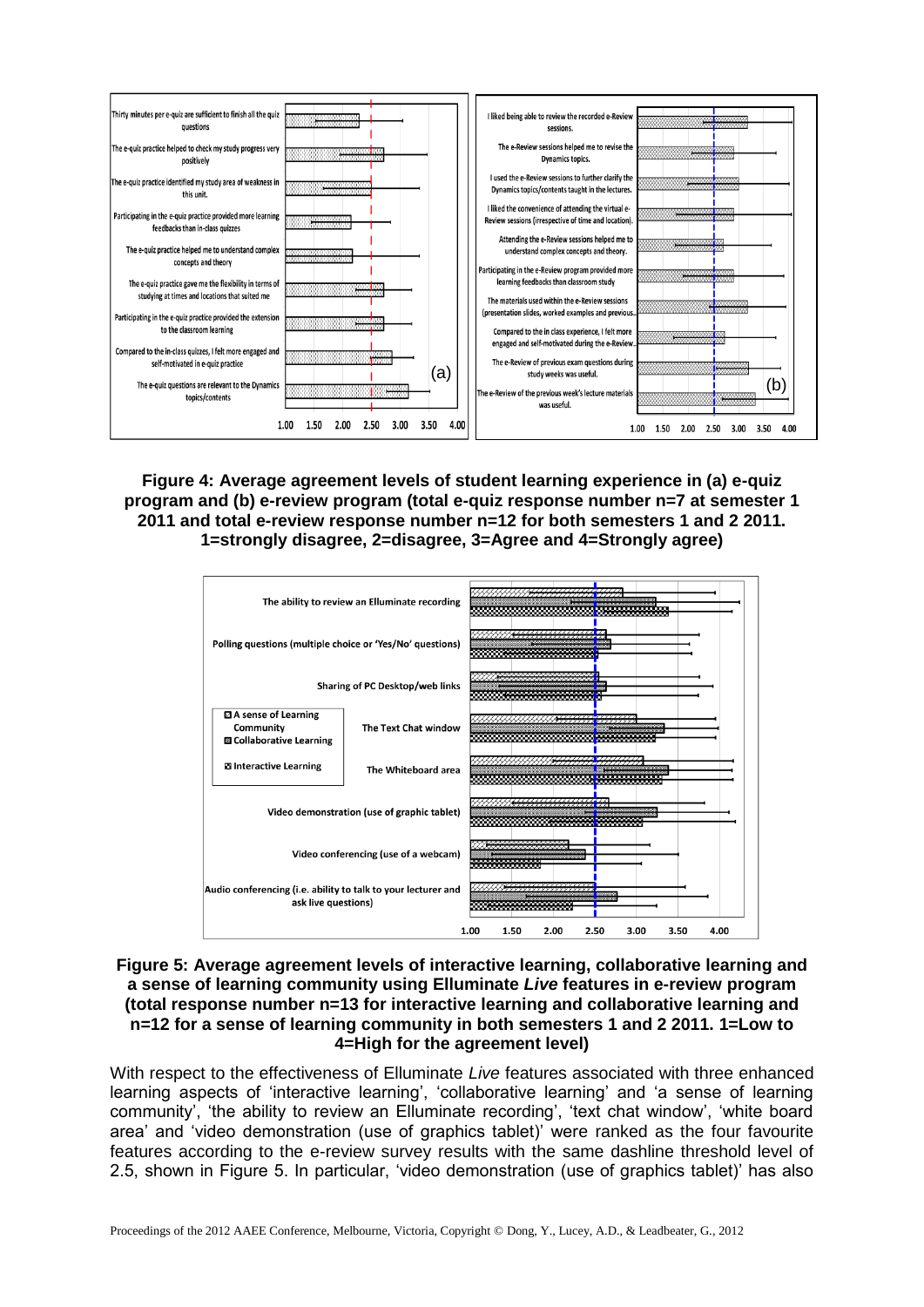been found to be a potentially effective visual aid to facilitate both interactive and collaborative learning.

As for both Figures 4 and 5, experimental error bars with high standard deviations suggest that little consensus (or a wide variation of 'taste' on these online educational tools and learning experience) has been reached, especially for the use of Elluminate Live features in e-review program. It has to be noted that this trend might be altered when survey response rate is highly improved as this pilot study is limited to both low participant number and survey response number.

#### **Student comments**

Typical student perceptions of these two programs as pedagogical tools are presented in the following based on gathered information extracted from Curtin eVALUate (the student online learning feedback system) reports and online survey questionnaires:

#### Program Usefulness

 *"e-quiz, e-review and lab are excellent."*

 "*The Dynamics trial quizzes this semester were helpful especially in understanding the topics of Dynamics."*

 *"Another good resource to help learn the topics."*

 *"The live e-review sessions were really helpful. Great way to sum up certain concepts and apply them to questions."* 

 *"e-review was extremely helpful and the delivery pace was far better than in the lectures."*

#### Program Expansion

 *"I found the e-review aspect extremely helpful. I think it should be done in Statics and Fluid Mechanics as well."*

 *"The most helpful part so far was the Dynamics module only. The questions done during the lectures and the Elluminate are very helpful. Would really be useful for Statics as well."* 

 *"If at all possible, please introduce the e-review sessions for Statics and Fluids!"*

 *"Please extend it to the whole unit-there may not be time to review Fluid Mechanics but the option to review Statics would have been very helpful."*

These comments were categorised with respect to 'program usefulness' and 'program expansion'. For the former, implementations of Mastering Engineering and Elluminate *Live* used in e-quiz and e-review programs were endorsed as helpful online-assistive educational tool to self-assess their study progress effectively or recap fundamental Dynamics concepts and apply them to the real worked examples in practice. In the latter, it was suggested that the e-review program be expanded to include both Statics and Fluid Mechanics components in this unit, thus revealing its potential as a supplementary study activity to benefit all the taught components of the unit.

## **Conclusions**

The e-quiz pilot study has shown great potential for enhancing first-year students' understanding of complex mechanics concepts and impacted positively on their flexible selfevaluation, most particularly reflected from the further advances of academic achievements of more able students. The e-review was clearly recognised by students as a supplementary academic support to gain more direct individual interactions with lecturers which was